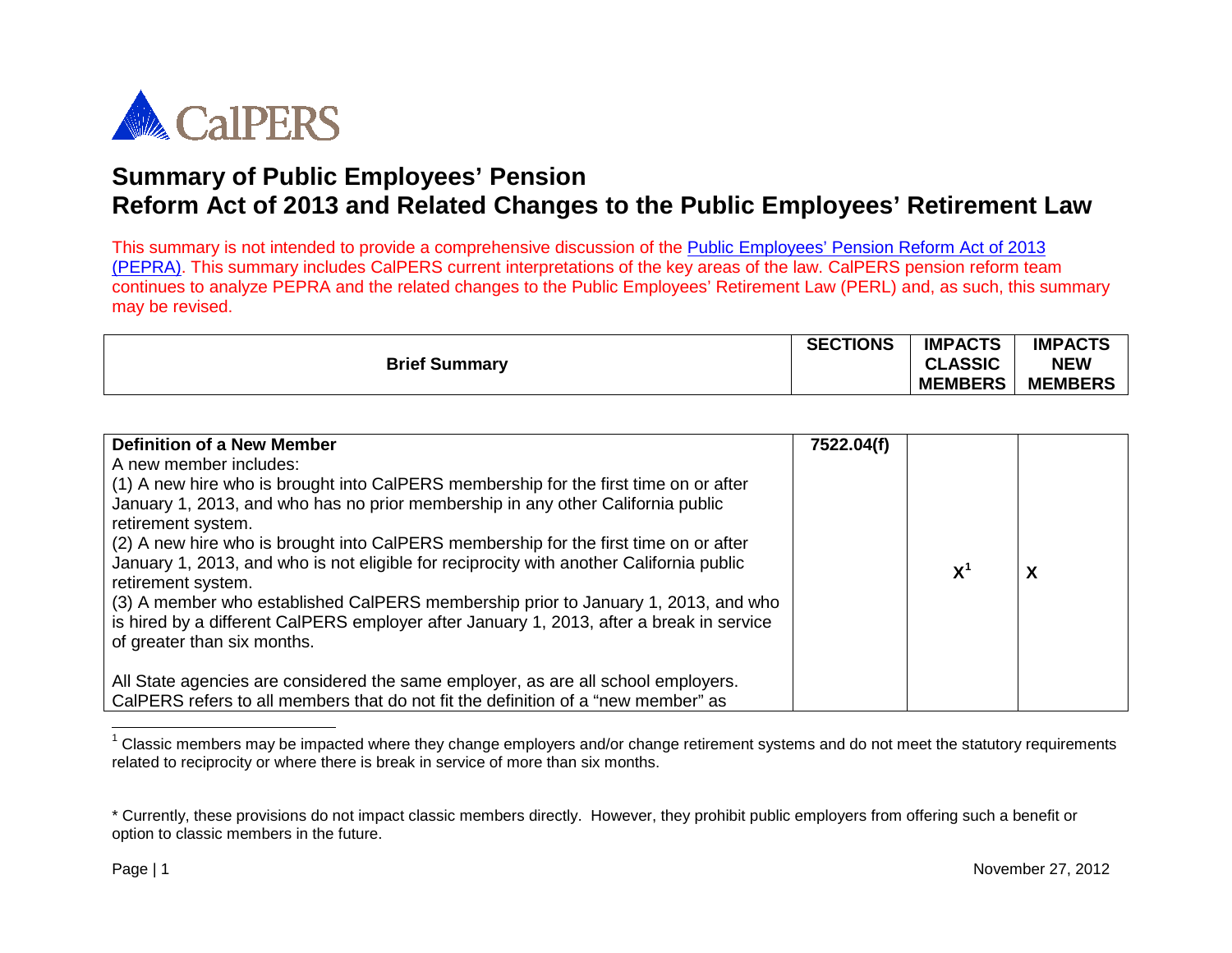

This summary is not intended to provide a comprehensive discussion of the Public [Employees' Pension Reform Act of 2013](http://leginfo.ca.gov/pub/11-12/bill/asm/ab_0301-0350/ab_340_bill_20120912_chaptered.html)  [\(PEPRA\).](http://leginfo.ca.gov/pub/11-12/bill/asm/ab_0301-0350/ab_340_bill_20120912_chaptered.html) This summary includes CalPERS current interpretations of the key areas of the law. CalPERS pension reform team continues to analyze PEPRA and the related changes to the Public Employees' Retirement Law (PERL) and, as such, this summary may be revised.

|                      | <b>SECTIONS</b> | <b>IMPACTS</b> | <b>IMPACTS</b> |
|----------------------|-----------------|----------------|----------------|
| <b>Brief Summary</b> |                 | <b>CLASSIC</b> | <b>NEW</b>     |
|                      |                 | <b>MEMBERS</b> | <b>MEMBERS</b> |

| "classic members."                    |                                                                                |                                                                                                                                                                                                                                                                                                                                                                                             |                               |   |
|---------------------------------------|--------------------------------------------------------------------------------|---------------------------------------------------------------------------------------------------------------------------------------------------------------------------------------------------------------------------------------------------------------------------------------------------------------------------------------------------------------------------------------------|-------------------------------|---|
| 2.5% at age 67.                       | <b>Reduced Benefit Formulas &amp; Increased Retirement Ages</b>                | Creates a new defined benefit formula of 2% at age 62 for all new miscellaneous (non-<br>safety) members with an early retirement age of 52 and a maximum benefit factor of                                                                                                                                                                                                                 | 7522.15<br>7522.20<br>7522.25 |   |
|                                       | 55 years of age than the formula offered to classic members.<br>Normal Ret Age | Creates three new defined benefit formulas for new safety members with a normal<br>retirement age at 50 and a maximum benefit factor at age 57. Also requires that new<br>safety members be provided with the new formula that is the closest to the formula<br>offered to classic members of the same classification and that provides a lower benefit at<br><b>Maximum Benefit Factor</b> |                               | X |
| <b>Basic Formula</b><br>Option Plan 1 | 1.426% at Age 50<br>2% at Age 50                                               | 2% at Age 57 and older<br>2.5% at Age 57 and older                                                                                                                                                                                                                                                                                                                                          |                               |   |
| Option Plan 2                         | 2% at Age 50                                                                   | 2.7% at Age 57 and older                                                                                                                                                                                                                                                                                                                                                                    |                               |   |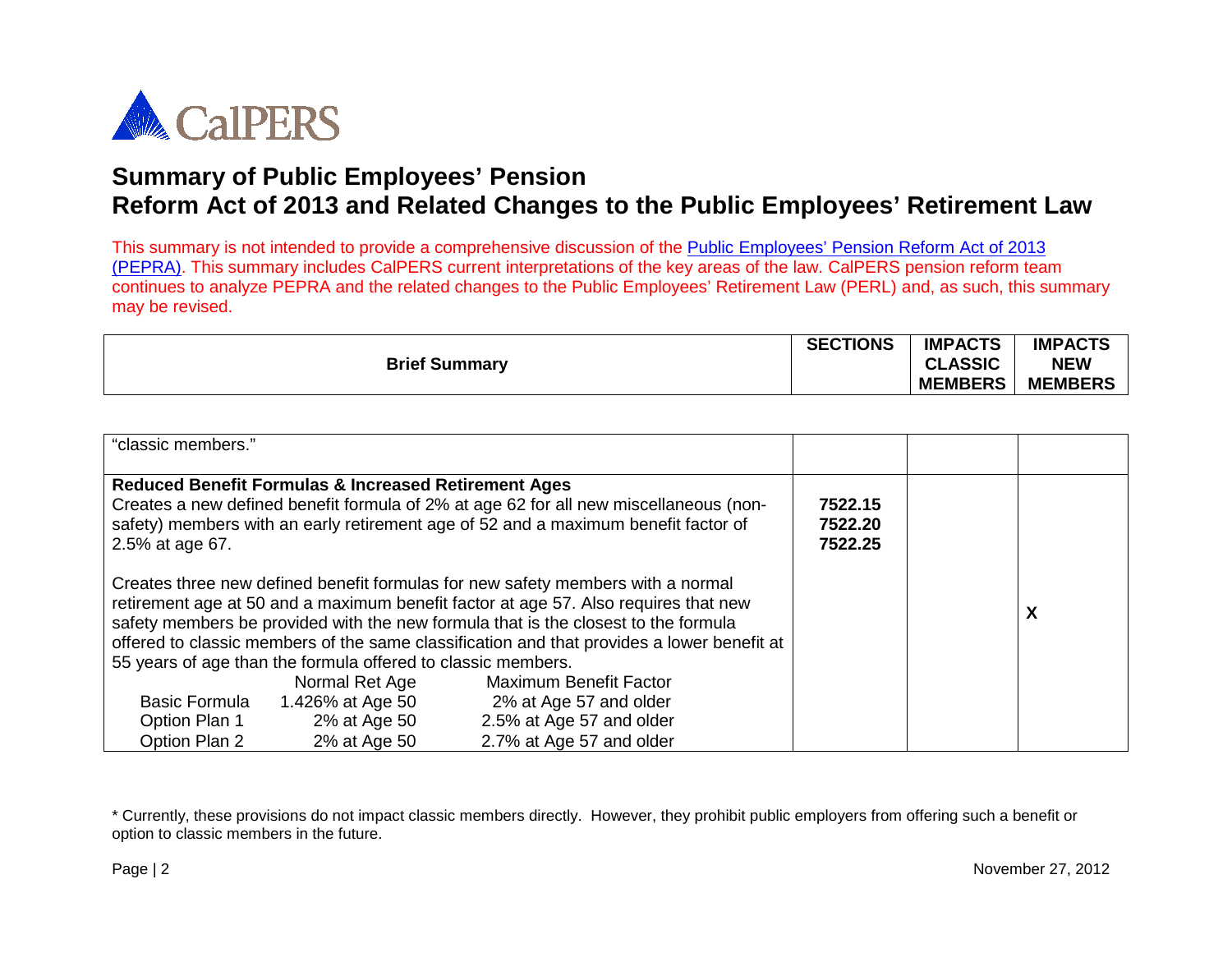

This summary is not intended to provide a comprehensive discussion of the Public [Employees' Pension Reform Act of 2013](http://leginfo.ca.gov/pub/11-12/bill/asm/ab_0301-0350/ab_340_bill_20120912_chaptered.html)  [\(PEPRA\).](http://leginfo.ca.gov/pub/11-12/bill/asm/ab_0301-0350/ab_340_bill_20120912_chaptered.html) This summary includes CalPERS current interpretations of the key areas of the law. CalPERS pension reform team continues to analyze PEPRA and the related changes to the Public Employees' Retirement Law (PERL) and, as such, this summary may be revised.

|                      | <b>SECTIONS</b> | <b>IMPACTS</b> | <b>IMPACTS</b> |
|----------------------|-----------------|----------------|----------------|
| <b>Brief Summary</b> |                 | <b>CLASSIC</b> | <b>NEW</b>     |
|                      |                 | <b>MEMBERS</b> | <b>MEMBERS</b> |

| An employer and its employees may agree by MOU to place new employees (hired after<br>the date of the MOU) in a lower tier of safety benefits, but this change cannot be<br>imposed through impasse procedures.                                                                                                                                                                                                                                                                     |         |   |
|-------------------------------------------------------------------------------------------------------------------------------------------------------------------------------------------------------------------------------------------------------------------------------------------------------------------------------------------------------------------------------------------------------------------------------------------------------------------------------------|---------|---|
| <b>Pensionable Compensation Cap</b>                                                                                                                                                                                                                                                                                                                                                                                                                                                 |         |   |
| Caps the annual salary that can be used to calculate final compensation for all new<br>members, excluding judges, at \$113,700 (2013 Social Security Contribution and Benefit<br>Base) for employees that participate in Social Security or \$136,440 (120% of the 2013<br>Contribution and Benefit Base) for those employees that do not participate in Social<br>Security. Adjustments to the caps are permitted annually based on changes to the CPI<br>for All Urban Consumers. | 7522.10 |   |
| <b>Replacement Benefit Plans</b>                                                                                                                                                                                                                                                                                                                                                                                                                                                    |         |   |
| Prohibits a public employer from offering a plan of replacement benefits for new                                                                                                                                                                                                                                                                                                                                                                                                    | 7522.43 |   |
| employees who are subject to the federal benefit limitations under Internal Revenue                                                                                                                                                                                                                                                                                                                                                                                                 |         | X |
| Code section 415(b). Also prohibits a public employer from offering a replacement                                                                                                                                                                                                                                                                                                                                                                                                   |         |   |
| benefit plan for any employee if the employer does not offer a plan of replacement                                                                                                                                                                                                                                                                                                                                                                                                  |         |   |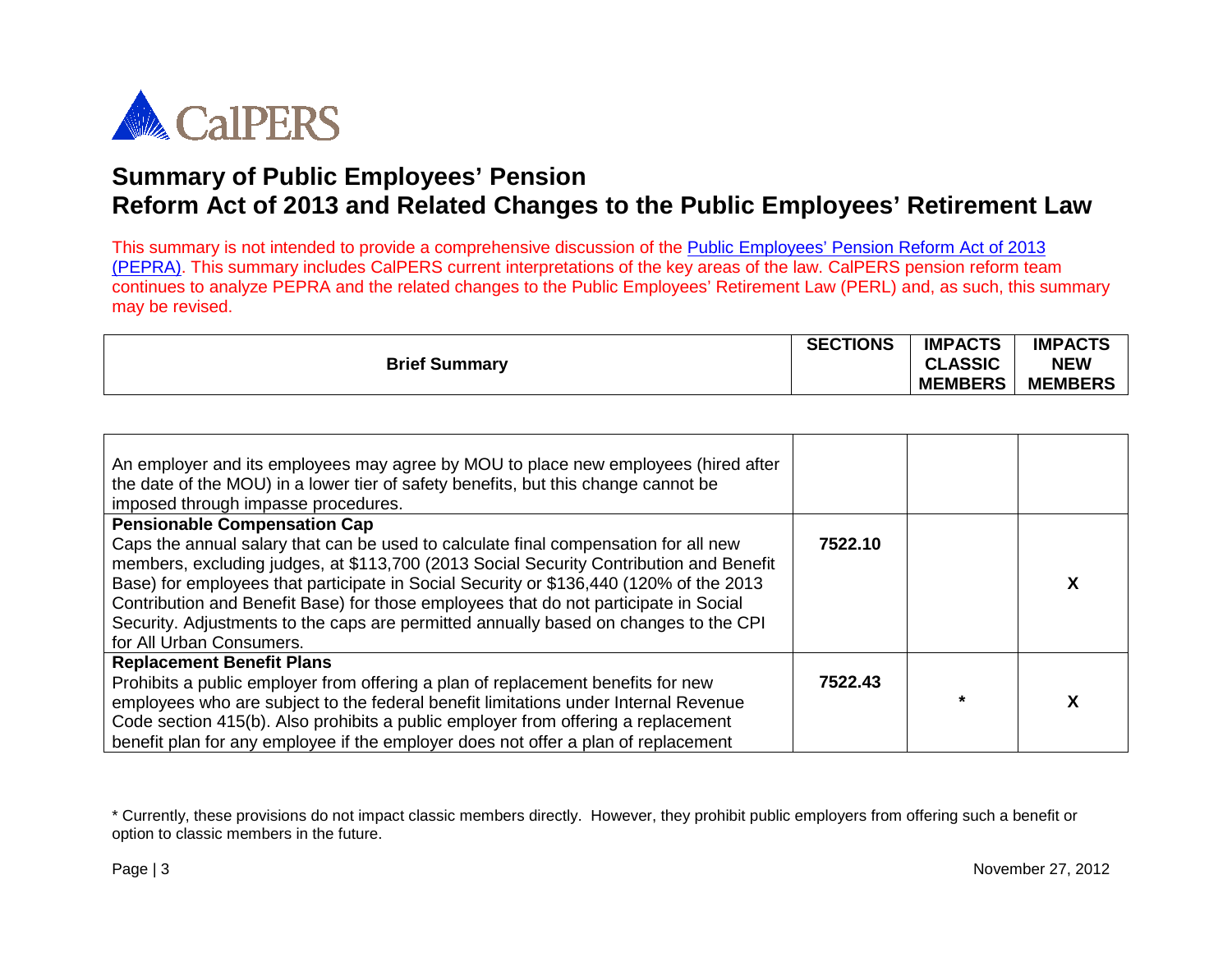<span id="page-3-0"></span>

This summary is not intended to provide a comprehensive discussion of the Public [Employees' Pension Reform Act of 2013](http://leginfo.ca.gov/pub/11-12/bill/asm/ab_0301-0350/ab_340_bill_20120912_chaptered.html)  [\(PEPRA\).](http://leginfo.ca.gov/pub/11-12/bill/asm/ab_0301-0350/ab_340_bill_20120912_chaptered.html) This summary includes CalPERS current interpretations of the key areas of the law. CalPERS pension reform team continues to analyze PEPRA and the related changes to the Public Employees' Retirement Law (PERL) and, as such, this summary may be revised.

|                      | <b>SECTIONS</b> | <b>IMPACTS</b> | <b>IMPACTS</b> |
|----------------------|-----------------|----------------|----------------|
| <b>Brief Summary</b> |                 | <b>CLASSIC</b> | <b>NEW</b>     |
|                      |                 | <b>MEMBERS</b> | <b>MEMBERS</b> |

| benefits prior to January 1, 2013, or to any additional employee group that was not<br>covered by an existing plan prior to January 1, 2013.                                                                                                                                                                                                                                                                                                                                                                                                                             |                               |   |
|--------------------------------------------------------------------------------------------------------------------------------------------------------------------------------------------------------------------------------------------------------------------------------------------------------------------------------------------------------------------------------------------------------------------------------------------------------------------------------------------------------------------------------------------------------------------------|-------------------------------|---|
| <b>Industrial Disability Retirement (IDR) Benefits for Public Safety Members</b><br>In addition to the current calculation options for the IDR benefit for a safety member, this<br>provision adds a calculation for a safety member who qualifies for an IDR that may result<br>in a higher benefit than 50% of salary. This section remains in effect only until January 1,<br>2018. After that date, the new IDR provisions will not apply unless the date is extended<br>by statute.                                                                                 | 7522.66<br>21400              | χ |
| <b>Equal Sharing of Normal Cost</b><br>For public agencies, schools employers, the CSU, and the judicial branch, a new<br>member's initial contribution rate <sup>2</sup> will be at least 50% of the total normal cost rate or<br>the current contribution rate of similarly situated employees, whichever is greater,<br>except where it would cause an existing Memorandum of Understanding (MOU) to<br>be impaired. Once the impaired MOU is amended, extended, renewed, or expires,<br>the new requirements will apply. CalPERS has interpreted "similarly situated | 7522.30<br>20516.5<br>20683.2 | χ |

 $2$  CalPERS has interpreted this provision to apply to new members rather than new employees.

 $\overline{\phantom{a}}$ 

<sup>\*</sup> Currently, these provisions do not impact classic members directly. However, they prohibit public employers from offering such a benefit or option to classic members in the future.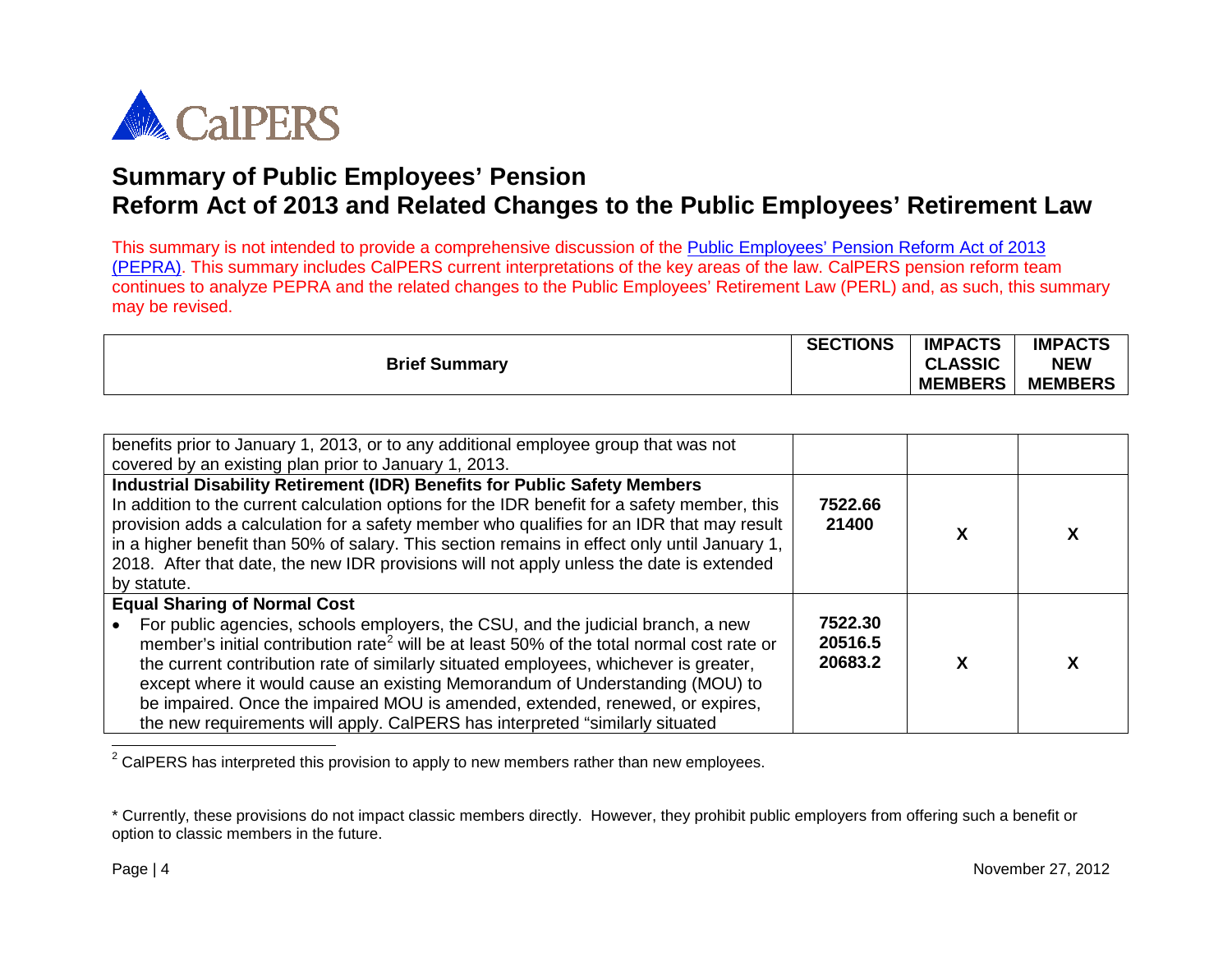

This summary is not intended to provide a comprehensive discussion of the Public [Employees' Pension Reform Act of 2013](http://leginfo.ca.gov/pub/11-12/bill/asm/ab_0301-0350/ab_340_bill_20120912_chaptered.html)  [\(PEPRA\).](http://leginfo.ca.gov/pub/11-12/bill/asm/ab_0301-0350/ab_340_bill_20120912_chaptered.html) This summary includes CalPERS current interpretations of the key areas of the law. CalPERS pension reform team continues to analyze PEPRA and the related changes to the Public Employees' Retirement Law (PERL) and, as such, this summary may be revised.

|                      | <b>SECTIONS</b> | <b>IMPACTS</b> | <b>IMPACTS</b> |
|----------------------|-----------------|----------------|----------------|
| <b>Brief Summary</b> |                 | <b>CLASSIC</b> | <b>NEW</b>     |
|                      |                 | <b>MEMBERS</b> | <b>MEMBERS</b> |

|           | employees" to mean those employees that are in the same benefit group (meaning         |  |  |
|-----------|----------------------------------------------------------------------------------------|--|--|
|           | those employees with the same benefit formula).                                        |  |  |
| $\bullet$ | Employer Paid Member Contributions (EPMC) are also prohibited for new members          |  |  |
|           | employed by public agencies, school employers, the judicial branch or CSU. An          |  |  |
|           | exception to this prohibition exists where the employer's Memorandum of                |  |  |
|           | Understanding (MOU) would be impaired by the prohibition. If an employer               |  |  |
|           | determines that an existing MOU is impaired and communicates that decision to          |  |  |
|           | CalPERS, then any stated EPMC agreements will apply to new members through             |  |  |
|           | the duration of the MOU. Once the impaired MOU is amended, extended, renewed           |  |  |
|           | or expires, employers will no longer be able to report EPMC for new members.           |  |  |
| $\bullet$ | For classic members of a public agency or school employer, the member contribution     |  |  |
|           | rate is not required to change. In addition, EPMC can continue to be reported as it is |  |  |
|           | today for classic members pursuant to existing PERL provisions.                        |  |  |
| $\bullet$ | State employees (excluding new CSU members and new judicial branch members)            |  |  |
|           | will pay the contribution rates determined through bargaining and/or as provided by    |  |  |
|           | statute. For certain State employees, contribution rates will increase by a fixed      |  |  |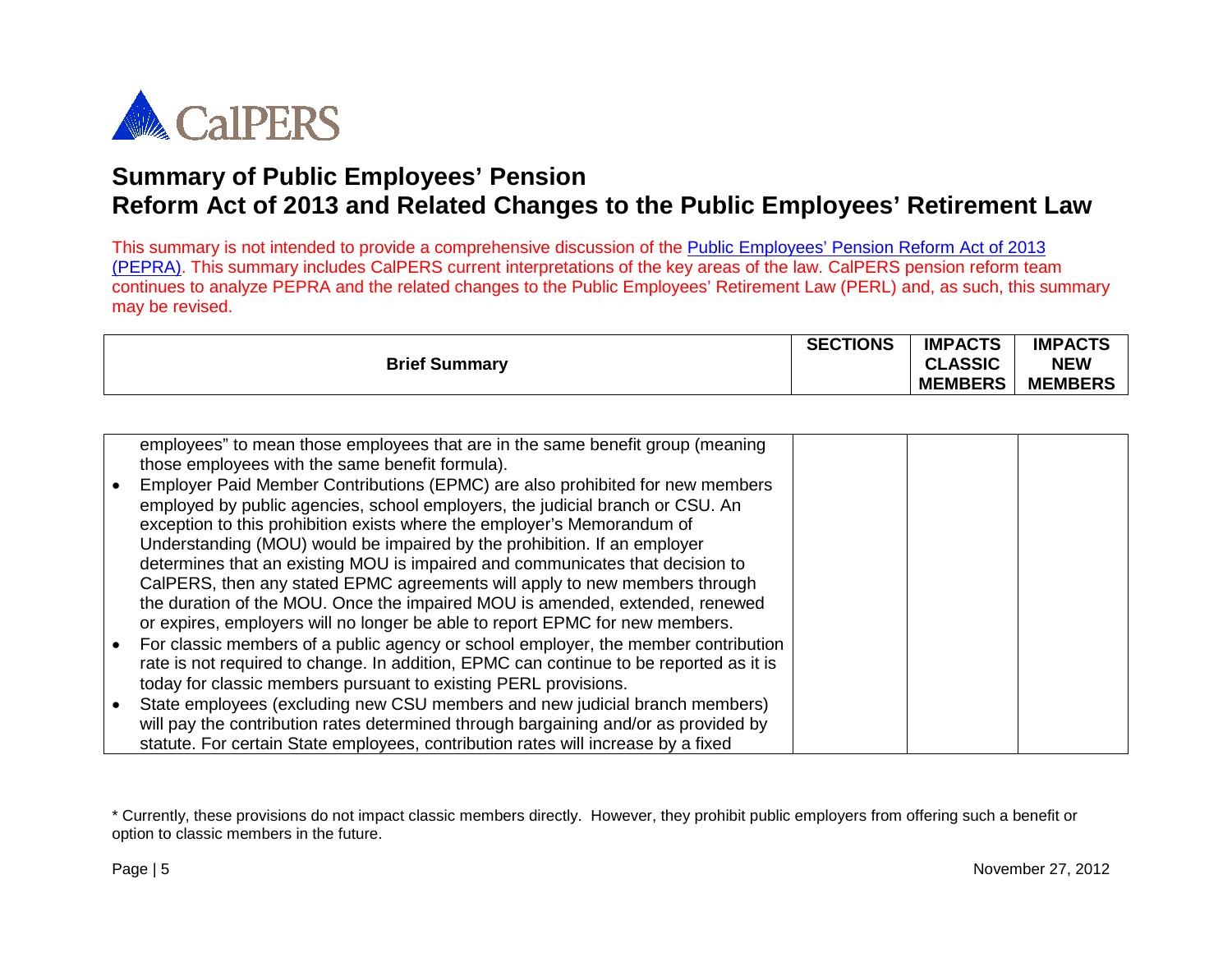

This summary is not intended to provide a comprehensive discussion of the Public [Employees' Pension Reform Act of 2013](http://leginfo.ca.gov/pub/11-12/bill/asm/ab_0301-0350/ab_340_bill_20120912_chaptered.html)  [\(PEPRA\).](http://leginfo.ca.gov/pub/11-12/bill/asm/ab_0301-0350/ab_340_bill_20120912_chaptered.html) This summary includes CalPERS current interpretations of the key areas of the law. CalPERS pension reform team continues to analyze PEPRA and the related changes to the Public Employees' Retirement Law (PERL) and, as such, this summary may be revised.

|                      | <b>SECTIONS</b> | <b>IMPACTS</b> | <b>IMPACTS</b> |
|----------------------|-----------------|----------------|----------------|
| <b>Brief Summary</b> |                 | <b>CLASSIC</b> | <b>NEW</b>     |
|                      |                 | <b>MEMBERS</b> | <b>MEMBERS</b> |

| percentage at specific dates beginning July 1, 2013. Rates increase and vary by<br>bargaining unit and by classification.<br>Beginning on January 1, 2018, public agency and school employers that have<br>collectively bargained in good faith and have completed impasse procedures,<br>including mediation and fact finding, have the ability to unilaterally require classic<br>members to pay up to 50% of the total normal cost of their pension benefit.<br>However, the employee contribution may only be increased up to an 8% contribution<br>rate for miscellaneous members, a 12% contribution rate for local police officers,<br>local firefighters, and county peace officers, or an 11% contribution rate for all other<br>local safety members. |       |   |   |
|-----------------------------------------------------------------------------------------------------------------------------------------------------------------------------------------------------------------------------------------------------------------------------------------------------------------------------------------------------------------------------------------------------------------------------------------------------------------------------------------------------------------------------------------------------------------------------------------------------------------------------------------------------------------------------------------------------------------------------------------------------------------|-------|---|---|
| <b>Cost Sharing of Employer Contributions</b>                                                                                                                                                                                                                                                                                                                                                                                                                                                                                                                                                                                                                                                                                                                   | 20516 |   |   |
| Permits public agencies and their employees to agree to share the cost of the employer                                                                                                                                                                                                                                                                                                                                                                                                                                                                                                                                                                                                                                                                          |       |   |   |
| contribution with or without a change in benefit. These contributions are paid in addition                                                                                                                                                                                                                                                                                                                                                                                                                                                                                                                                                                                                                                                                      |       | X | х |
| to the member contribution rate. Allows cost-sharing agreements to differ by bargaining                                                                                                                                                                                                                                                                                                                                                                                                                                                                                                                                                                                                                                                                         |       |   |   |
| unit or for classifications of employees subject to different benefit levels as agreed to in                                                                                                                                                                                                                                                                                                                                                                                                                                                                                                                                                                                                                                                                    |       |   |   |
| an MOU. Also permits cost sharing of the employer costs for non-represented                                                                                                                                                                                                                                                                                                                                                                                                                                                                                                                                                                                                                                                                                     |       |   |   |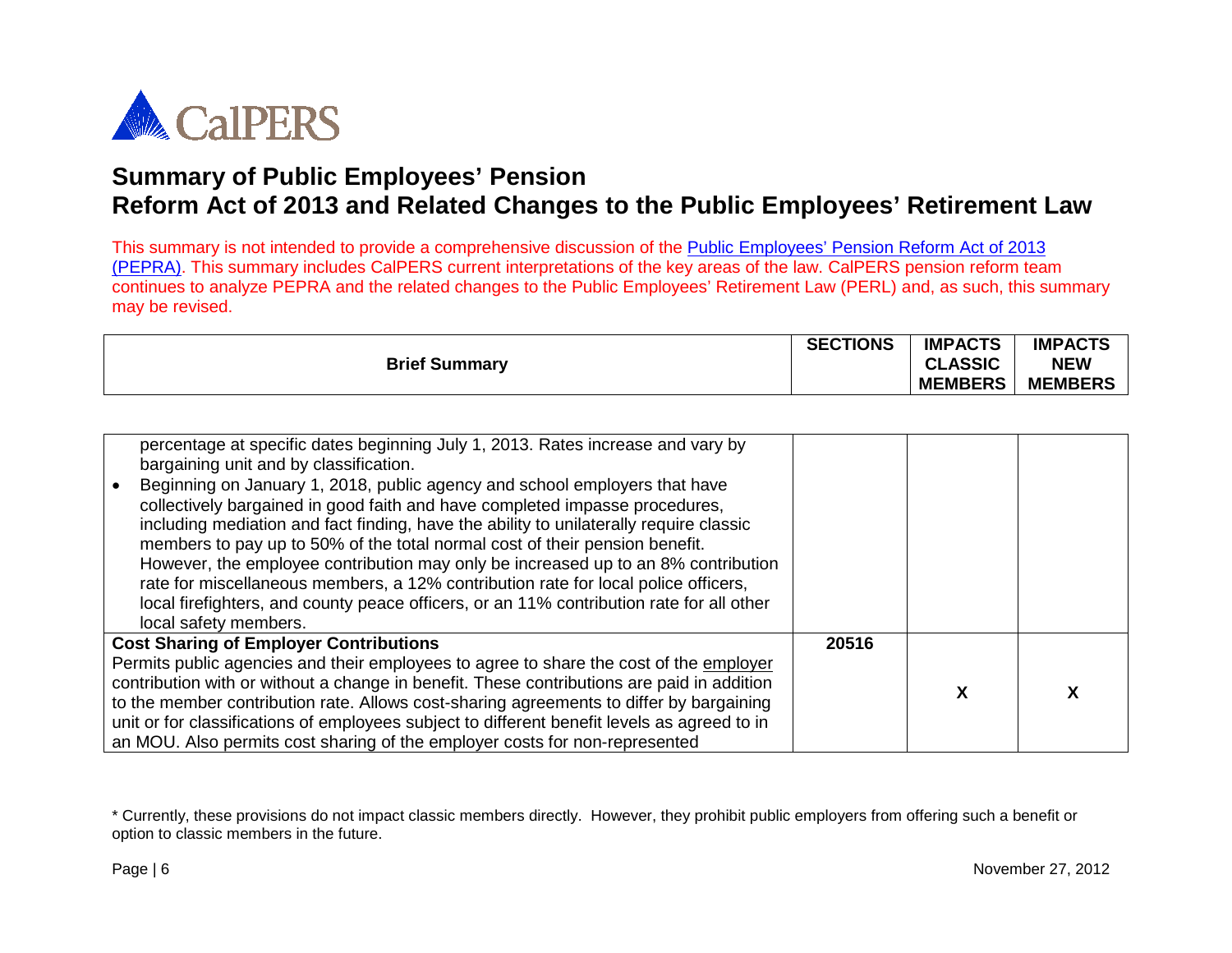

This summary is not intended to provide a comprehensive discussion of the Public [Employees' Pension Reform Act of 2013](http://leginfo.ca.gov/pub/11-12/bill/asm/ab_0301-0350/ab_340_bill_20120912_chaptered.html)  [\(PEPRA\).](http://leginfo.ca.gov/pub/11-12/bill/asm/ab_0301-0350/ab_340_bill_20120912_chaptered.html) This summary includes CalPERS current interpretations of the key areas of the law. CalPERS pension reform team continues to analyze PEPRA and the related changes to the Public Employees' Retirement Law (PERL) and, as such, this summary may be revised.

|                      | <b>SECTIONS</b> | <b>IMPACTS</b> | <b>IMPACTS</b> |
|----------------------|-----------------|----------------|----------------|
| <b>Brief Summary</b> |                 | <b>CLASSIC</b> | <b>NEW</b>     |
|                      |                 | <b>MEMBERS</b> | <b>MEMBERS</b> |

| employees as approved in a resolution passed by the public agency.                                                                                                                                                                                                                                                                                                                                                                                                                                                                                   |                              |   |   |
|------------------------------------------------------------------------------------------------------------------------------------------------------------------------------------------------------------------------------------------------------------------------------------------------------------------------------------------------------------------------------------------------------------------------------------------------------------------------------------------------------------------------------------------------------|------------------------------|---|---|
| Close Legislators' Retirement System (LRS) to New Members<br>Prohibits new members from participating in the LRS. However, new statewide<br>constitutional and legislative statutory officers would still be eligible for optional<br>membership in CalPERS.                                                                                                                                                                                                                                                                                         | 9355.4<br>9355.41<br>9355.45 |   |   |
| Equal Health Benefit Vesting Schedule for Non-Represented and Represented<br><b>Employees</b><br>Generally prohibits employers from providing a more advantageous health benefit<br>vesting schedule to certain individuals (namely a public employee who is elected or<br>appointed, a trustee, excluded from collective bargaining, exempt from civil service, or a<br>manager) than it does for other public employees, including represented employees, of<br>the same public employer who are in related retirement membership classifications. | 7522.40                      | х | x |
| <b>Prohibits Purchase of Additional Retirement Service Credit (ARSC)</b><br>Prohibits the purchase of nonqualified service credit on or after January 1, 2013. This<br>prohibition will not apply if an official application is received by CalPERS on or before<br>December 31, 2012. Only applications from individuals who qualify to purchase ARSC                                                                                                                                                                                               | 7522.46                      | Χ | X |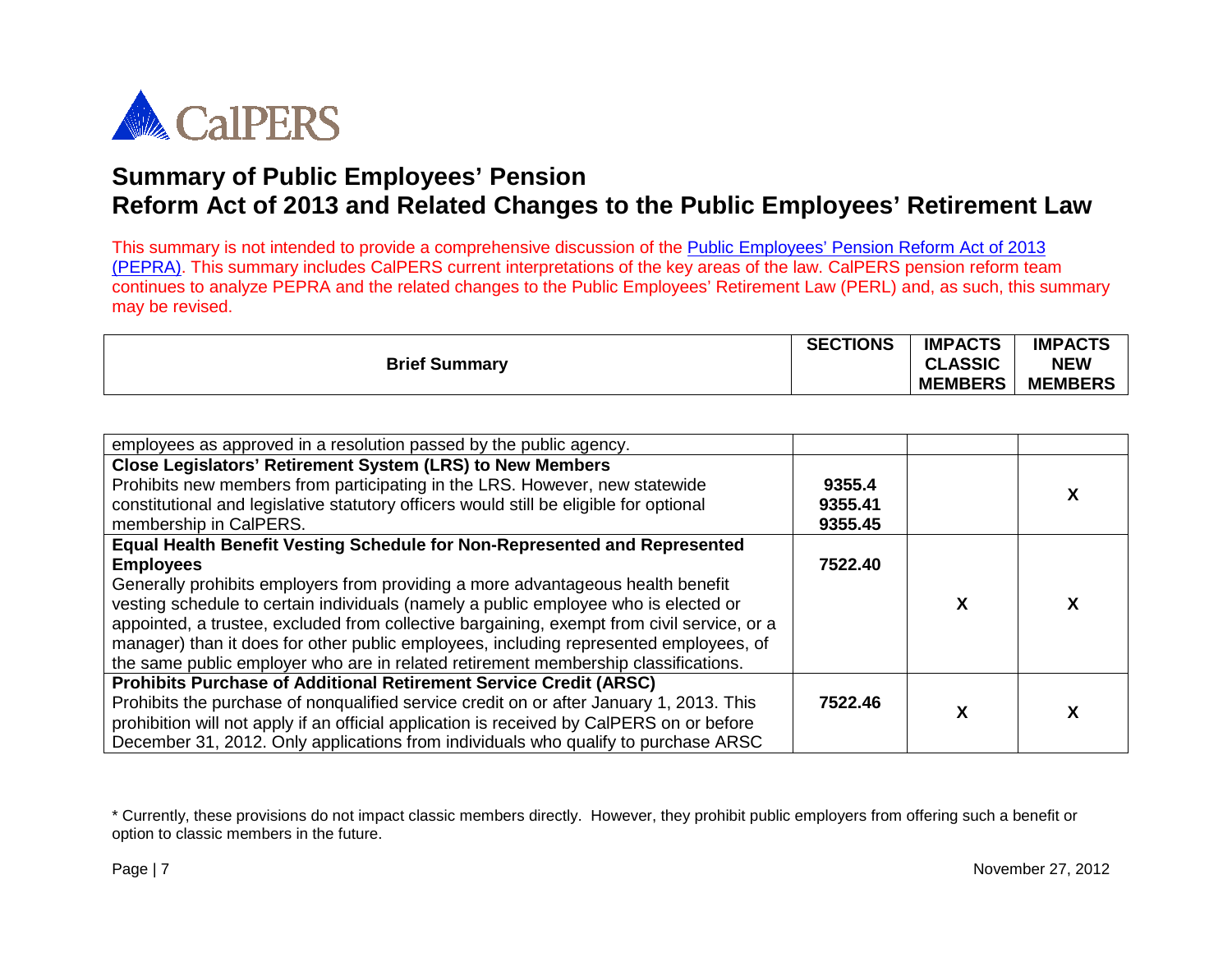

This summary is not intended to provide a comprehensive discussion of the Public [Employees' Pension Reform Act of 2013](http://leginfo.ca.gov/pub/11-12/bill/asm/ab_0301-0350/ab_340_bill_20120912_chaptered.html)  [\(PEPRA\).](http://leginfo.ca.gov/pub/11-12/bill/asm/ab_0301-0350/ab_340_bill_20120912_chaptered.html) This summary includes CalPERS current interpretations of the key areas of the law. CalPERS pension reform team continues to analyze PEPRA and the related changes to the Public Employees' Retirement Law (PERL) and, as such, this summary may be revised.

| <b>Brief Summary</b> | <b>SECTIONS</b> | <b>IMPACTS</b><br><b>CLASSIC</b><br>$\mathbf{C}$ | <b>IMPACTS</b><br><b>NEW</b> |
|----------------------|-----------------|--------------------------------------------------|------------------------------|
|                      |                 | <b>MEMBERS</b>                                   | <b>MEMBERS</b>               |

| on or before December 31, 2012, will be accepted. CalPERS is reviewing whether other     |         |   |   |
|------------------------------------------------------------------------------------------|---------|---|---|
| types of nonqualified service credit may be impacted by this prohibition.                |         |   |   |
| <b>Prohibits Retroactive Pension Benefit Enhancements</b>                                |         |   |   |
| Prohibits public employers from granting retroactive pension benefit enhancements that   | 7522.44 |   |   |
| would apply to service performed prior to the date of the enhancement. In addition, if a |         |   |   |
| change in a member's membership classification or employment results in a benefit        |         | х | х |
| enhancement, that enhancement can only be applied to service performed on or after       |         |   |   |
| the operative date of the change. This provision applies to both classic and new         |         |   |   |
| members. Annual cost-of-living adjustments are excluded from this prohibition.           |         |   |   |
| <b>Prohibits Pension Holidays</b>                                                        |         |   |   |
| Requires that the combined employer and member contributions, in any fiscal year, not    | 7522.52 | х |   |
| be lower than the total year's normal cost.                                              |         |   |   |
| <b>Pensionable Compensation</b>                                                          |         |   |   |
| PEPRA uses the term "pensionable compensation" for the purpose of determining            | 7522.34 |   |   |
| reportable compensation for new members. Pensionable compensation for new                |         |   | Χ |
| members is defined as "the normal monthly rate of pay or base pay of the member paid     |         |   |   |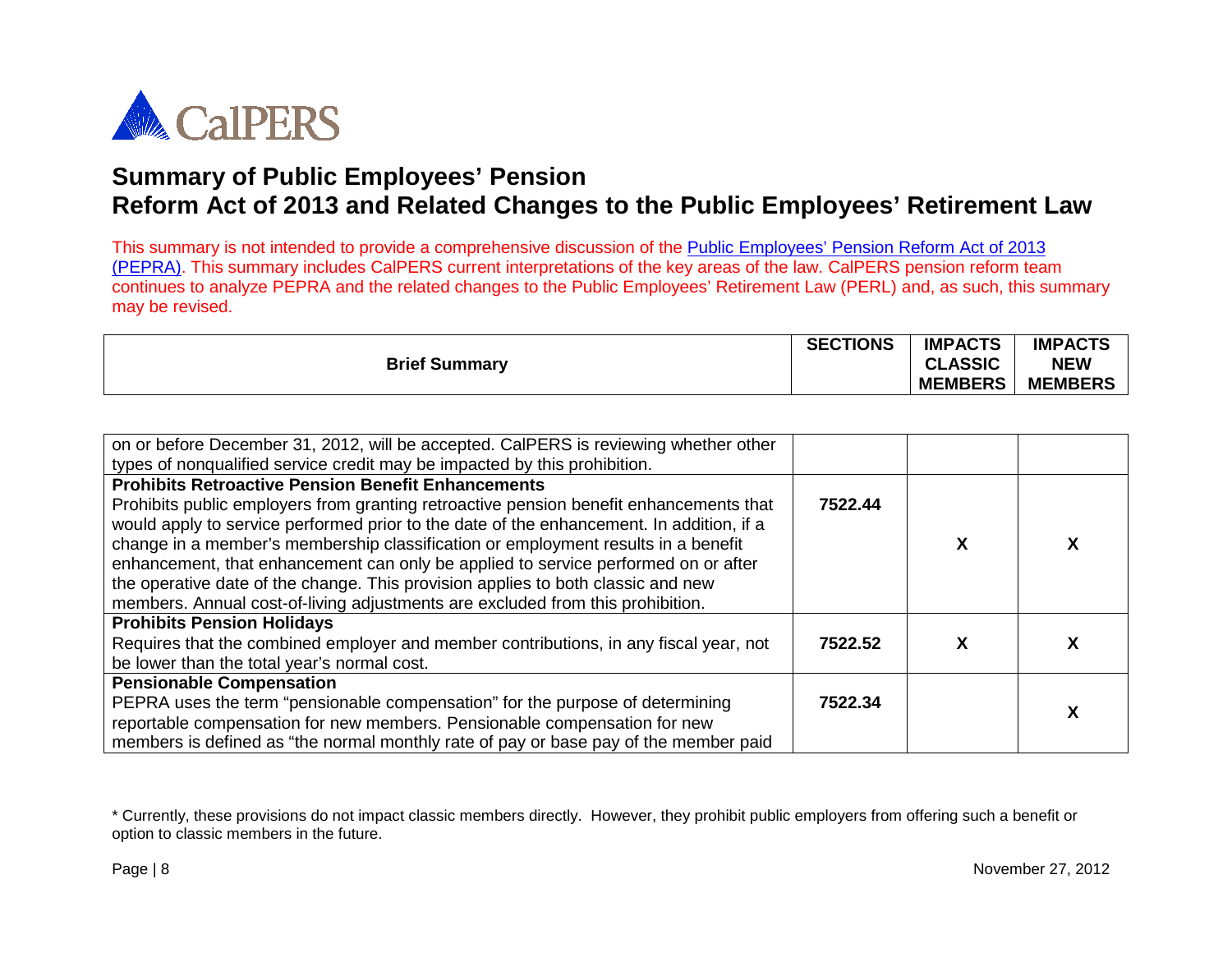

This summary is not intended to provide a comprehensive discussion of the Public [Employees' Pension Reform Act of 2013](http://leginfo.ca.gov/pub/11-12/bill/asm/ab_0301-0350/ab_340_bill_20120912_chaptered.html)  [\(PEPRA\).](http://leginfo.ca.gov/pub/11-12/bill/asm/ab_0301-0350/ab_340_bill_20120912_chaptered.html) This summary includes CalPERS current interpretations of the key areas of the law. CalPERS pension reform team continues to analyze PEPRA and the related changes to the Public Employees' Retirement Law (PERL) and, as such, this summary may be revised.

| <b>Brief Summary</b> | <b>SECTIONS</b> | <b>IMPACTS</b><br><b>CLASSIC</b><br><b>MEMBERS</b> | <b>IMPACTS</b><br><b>NEW</b><br><b>MEMBERS</b> |
|----------------------|-----------------|----------------------------------------------------|------------------------------------------------|
|                      |                 |                                                    |                                                |

| in cash to similarly situated members of the same group or class of employment for<br>services rendered on a full-time basis during normal working hours, pursuant to publicly<br>available pay schedules." Also specifically excludes certain types of pay from being<br>reported as pensionable compensation, including, bonuses, overtime, pay for additional<br>services outside normal working hours, cash payouts for unused leave (vacation, annual,<br>sick leave, CTO, etc.,), and severance pay, among others. Also excludes any<br>compensation determined by the retirement board to have been paid to increase a<br>member's retirement benefit and any other form of compensation determined to be<br>inconsistent with the statutory definition. CalPERS continues to evaluate what<br>compensation can be reported by employers and will update employers once additional<br>information is available.<br>Existing compensation earnable provisions continue to apply for classic members. |         |         |  |
|------------------------------------------------------------------------------------------------------------------------------------------------------------------------------------------------------------------------------------------------------------------------------------------------------------------------------------------------------------------------------------------------------------------------------------------------------------------------------------------------------------------------------------------------------------------------------------------------------------------------------------------------------------------------------------------------------------------------------------------------------------------------------------------------------------------------------------------------------------------------------------------------------------------------------------------------------------------------------------------------------------|---------|---------|--|
| <b>Requires Three-Year Final Compensation</b>                                                                                                                                                                                                                                                                                                                                                                                                                                                                                                                                                                                                                                                                                                                                                                                                                                                                                                                                                              |         |         |  |
| For new members, provides that final compensation means the highest average annual<br>pensionable compensation earned by a member during a period of at least 36                                                                                                                                                                                                                                                                                                                                                                                                                                                                                                                                                                                                                                                                                                                                                                                                                                           | 7522.32 | $\star$ |  |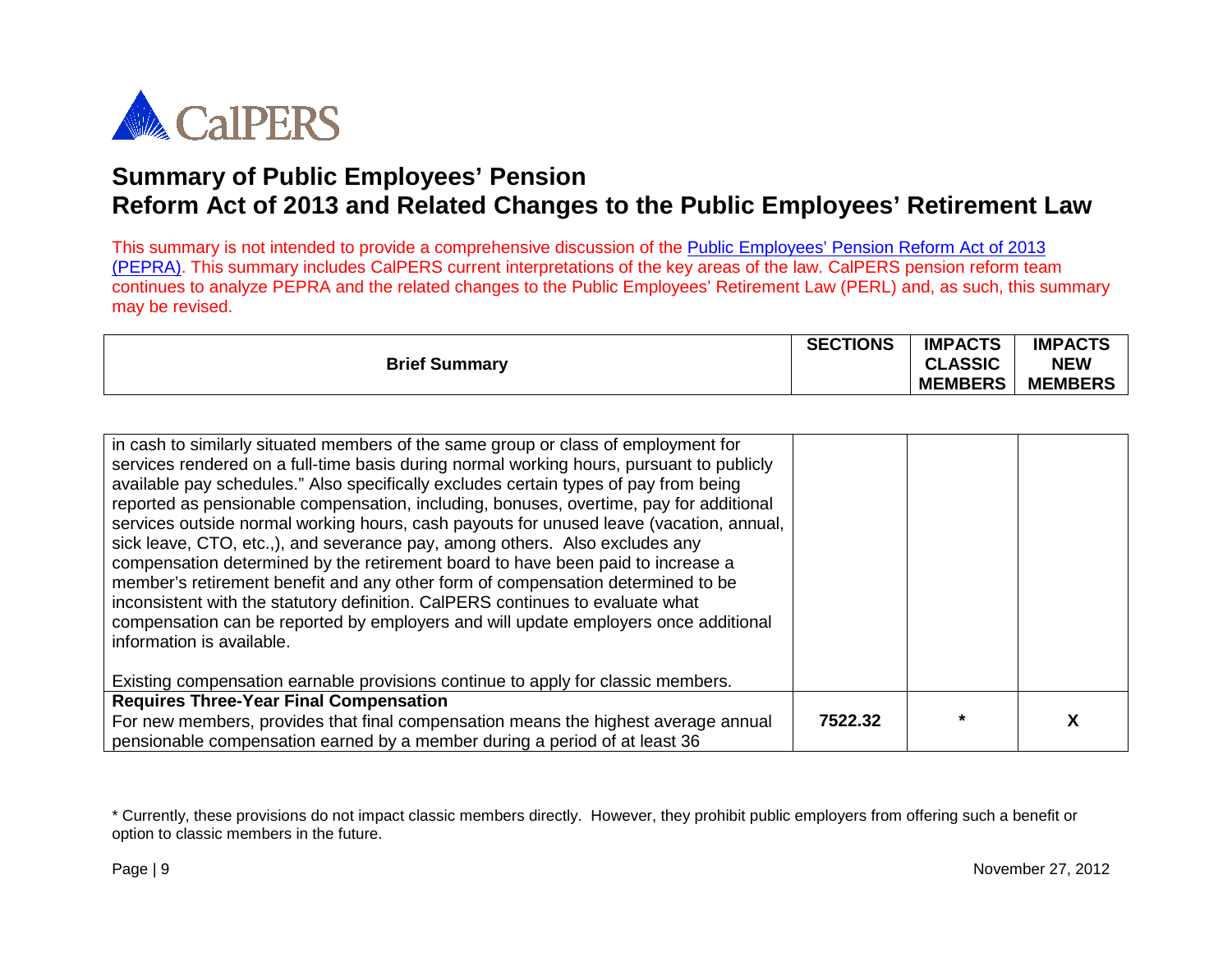

This summary is not intended to provide a comprehensive discussion of the Public [Employees' Pension Reform Act of 2013](http://leginfo.ca.gov/pub/11-12/bill/asm/ab_0301-0350/ab_340_bill_20120912_chaptered.html)  [\(PEPRA\).](http://leginfo.ca.gov/pub/11-12/bill/asm/ab_0301-0350/ab_340_bill_20120912_chaptered.html) This summary includes CalPERS current interpretations of the key areas of the law. CalPERS pension reform team continues to analyze PEPRA and the related changes to the Public Employees' Retirement Law (PERL) and, as such, this summary may be revised.

|                      | <b>SECTIONS</b> | <b>IMPACTS</b> | <b>IMPACTS</b> |
|----------------------|-----------------|----------------|----------------|
| <b>Brief Summary</b> |                 | <b>CLASSIC</b> | <b>NEW</b>     |
|                      |                 | <b>MEMBERS</b> | <b>MEMBERS</b> |

| consecutive months, or three school years, as applicable. Also prohibits a public<br>employer from adopting a final compensation period of less than three years for classic<br>members who are currently subject to a three-year final compensation period.    |                    |   |   |
|-----------------------------------------------------------------------------------------------------------------------------------------------------------------------------------------------------------------------------------------------------------------|--------------------|---|---|
| <b>Felons Forfeit Pension Benefits</b><br>Requires both current and future public officials and employees to forfeit certain                                                                                                                                    | 7522.72            |   |   |
| specified pension and related benefits if they are convicted of a felony in carrying out<br>their official duties, in seeking an elected office or appointment, or in connection with<br>obtaining salary or pension benefits, subject to certain requirements. | 7522.74            | х | x |
| <b>Limits Post-Retirement Public Employment</b>                                                                                                                                                                                                                 |                    |   |   |
| Provides that a CalPERS retiree cannot serve, be employed by or be employed<br>through a contract directly by a CaPERS employer unless he or she either reinstates                                                                                              | 7522.56<br>7522.57 |   |   |
| or his or her employment satisfies the following conditions:                                                                                                                                                                                                    |                    | х |   |
| The person is appointed either during an emergency to prevent stoppage of<br>$\circ$                                                                                                                                                                            |                    |   |   |
| public business or because the retired person has skills needed to perform<br>work of limited duration;                                                                                                                                                         |                    |   |   |
| The appointment does not exceed a total for all CalPERS employers of 960<br>$\circ$                                                                                                                                                                             |                    |   |   |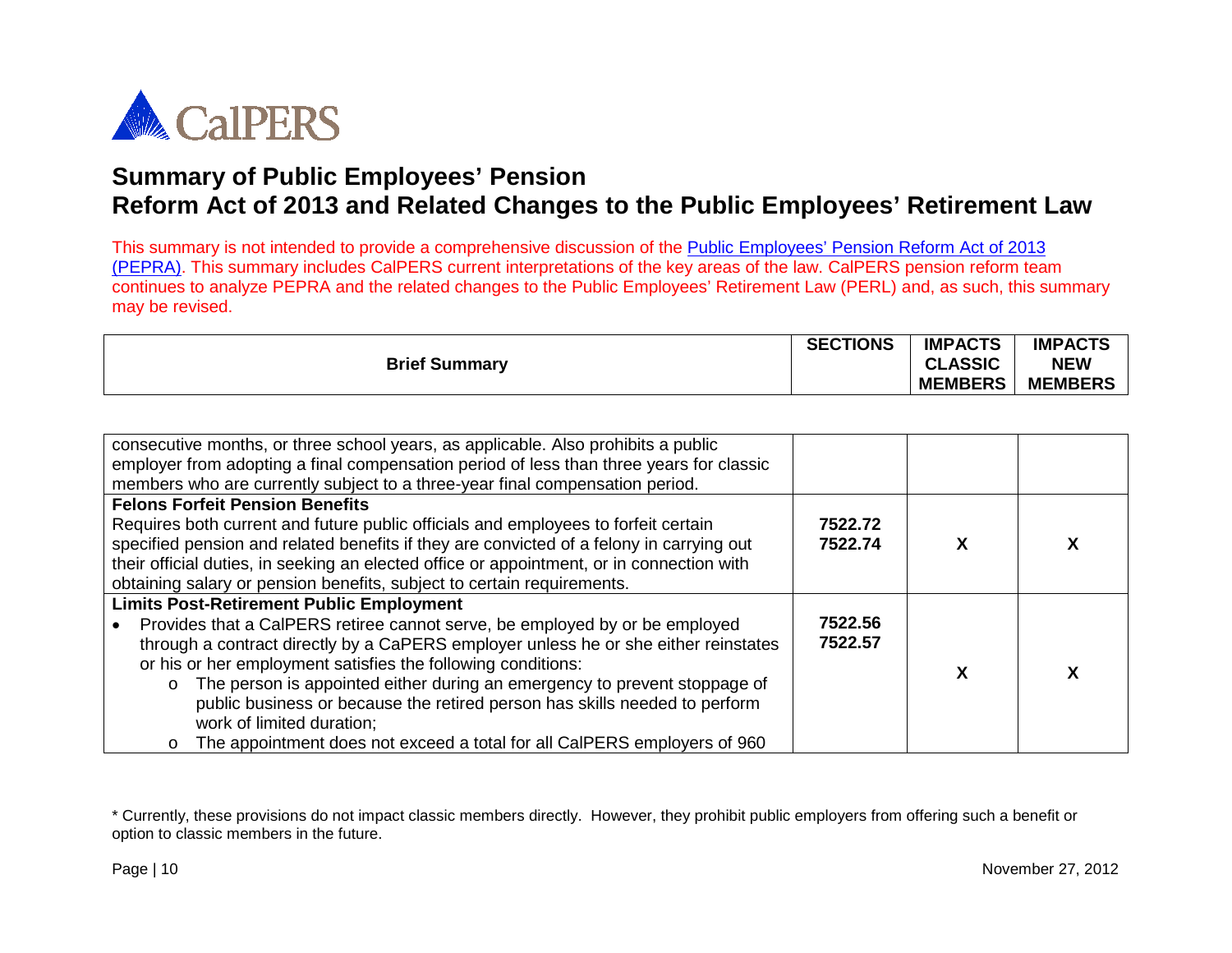

This summary is not intended to provide a comprehensive discussion of the Public [Employees' Pension Reform Act of 2013](http://leginfo.ca.gov/pub/11-12/bill/asm/ab_0301-0350/ab_340_bill_20120912_chaptered.html)  [\(PEPRA\).](http://leginfo.ca.gov/pub/11-12/bill/asm/ab_0301-0350/ab_340_bill_20120912_chaptered.html) This summary includes CalPERS current interpretations of the key areas of the law. CalPERS pension reform team continues to analyze PEPRA and the related changes to the Public Employees' Retirement Law (PERL) and, as such, this summary may be revised.

|                      | <b>SECTIONS</b> | <b>IMPACTS</b> | <b>IMPACTS</b> |
|----------------------|-----------------|----------------|----------------|
| <b>Brief Summary</b> |                 | <b>CLASSIC</b> | <b>NEW</b>     |
|                      |                 | <b>MEMBERS</b> | <b>MEMBERS</b> |

|           | hours, or other equivalent limit, per fiscal year; and                                   |  |  |
|-----------|------------------------------------------------------------------------------------------|--|--|
|           | The person's pay rate must be within the range paid by the employer to other<br>$\circ$  |  |  |
|           |                                                                                          |  |  |
|           | employees performing comparable duties.                                                  |  |  |
| $\bullet$ | In addition, requires a 180-day waiting period before the retiree can return to work for |  |  |
|           | a CalPERS employer without reinstating from retirement, except under certain             |  |  |
|           |                                                                                          |  |  |
|           | specified circumstances. The 180-day waiting period generally does not apply to          |  |  |
|           | public safety officers or firefighters. However, the 180-day waiting period provision    |  |  |
|           | applies without exception to retirees who receive either a golden handshake or some      |  |  |
|           |                                                                                          |  |  |
|           | other employer incentive to retire.                                                      |  |  |
| $\bullet$ | The 180-day waiting period starts on the date of retirement. Retired annuitants          |  |  |
|           | already employed before January 1, 2013, are not impacted by the 180-day waiting         |  |  |
|           |                                                                                          |  |  |
|           | period.                                                                                  |  |  |
| $\bullet$ | A retiree who accepts an appointment after receiving unemployment insurance              |  |  |
|           | compensation must terminate that employment and will not be eligible for                 |  |  |
|           |                                                                                          |  |  |
|           | reappointment thereafter for 12 months.                                                  |  |  |
|           | Any public retiree appointed to a full-time position on a State board or commission on   |  |  |